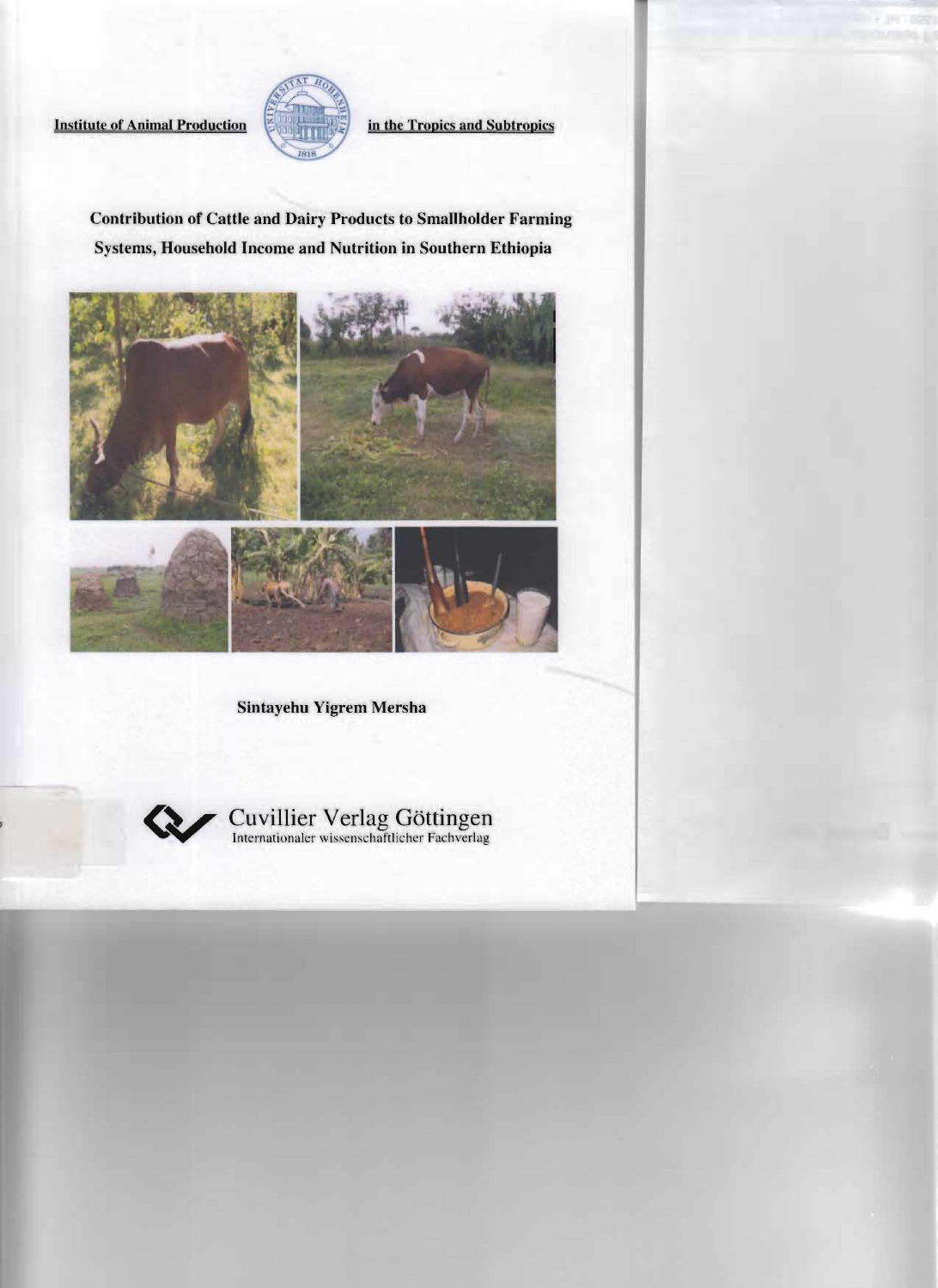## UNNERSITÄT **HOHENHEIM**

Faculty of Agricultural Sciences

Institute of Animal Production in the Tropics and Subtropics

Section of Animal Breeding and Husbandry in the Tropics and Subtropics

Prof. Dr. Anne VaUe Zirate

## **Contribution of Cattle and Dairy Products to Smallholder Farming Systems, Household Income and Nutrition in Southern Ethiopia**

**Dissertation** 

Submitted in fulfilment of the requirements for the degree "Doktor der Agrarwissenschaften" (Dr.sc.agr/Ph.D in Agricultural Sciences)

to the

Faculty of Agricultural Sciences

Presented by

## **Sintayehu Yigrem Mersha**

Born in BaIe-Robe, Ethiopia

Stuttgart -Hohenheim, 2014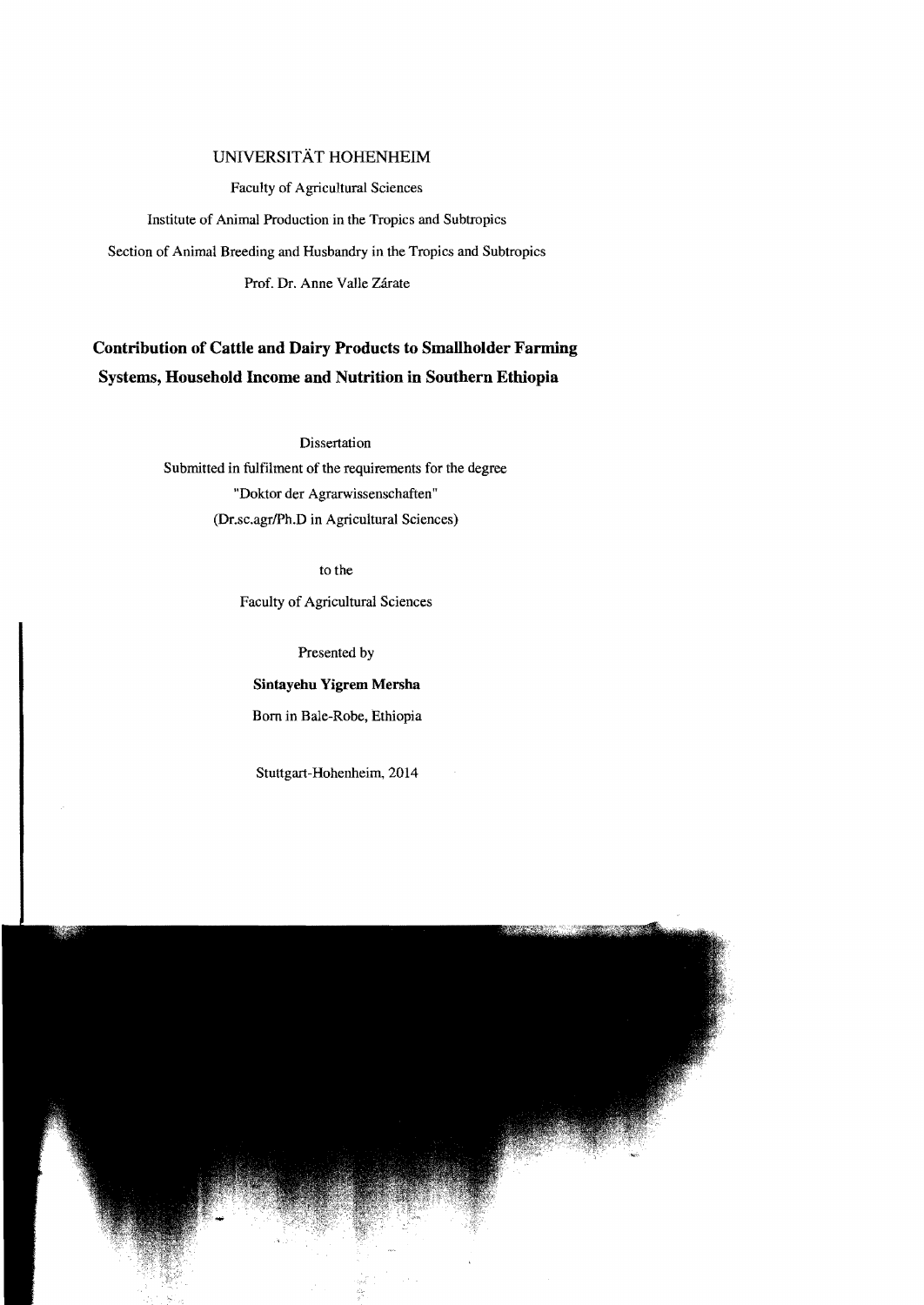### CHAPTER 7: General summary

### *7.1. General summary*

In the rain-fed mixed crop-livestock systems of Ethiopia, cattle are an integral part of the system and contribute in multiple ways to the livelihood of smallholder farmers. While livestock are integrated with annual crops in the central. northem and eastem highlands of the country, in the southem and south-eastem highlands integration with perennial and annual food and cash crops is common. The southem highlands of Ethiopia are characterized by high population pressure, with spatial differences among the region. This study was designed to quantify the contribution of cattle to the prevailing mixed crop-livestock systems and the livelihoods of farm households in southem Ethiopia. It was hypothesized that form and magnitude of cattle contributions to the farming system, cash ineome and family nutrition are different depending on human population densities. socioeconomie and eultural eharaeteristies. These differences are associated with the resource base, the pereeived objeetives of farmers, the cattle management, as weil as the performance of loeal and contemporary erossbred dairy eows. Three distriets with different population densities (medium, high and very high), previous dairy development interventions and different ethnicities were purposively seleeted for data eollection.

Field work was conducted between September 2011 and August 2012, using various survey methodologies. Following a multi-stage random sampling of 270 eattle keeping households, a crosssectional survey was conducted. Performances of both, local and exotic crossbred milking cows were assessed using a Progeny History Survey (PHS) (n=512 cows) and monthly measurements of milk off-take  $(n=466 \text{ cows})$  for a period of one year. A monthly in-depth farm monitoring was condueted to collect data on the various forms of cattle products and by-products (i.e. milk, oxen power and manure), farm and non-farm income and expenditures, as weil as access to animal source foods (ASF) by farm households. Based on a 24-hour recall, household dietary diversity scores (HDDS) were assessed to complement the ASF consumption survey. Anthropometrie data of children  $(n=225)$  between the age of 6 and 59 months were taken to elicit the contribution of dairy products to family nutrition. Besides descriptive statistics, general linear, mixed linear, binary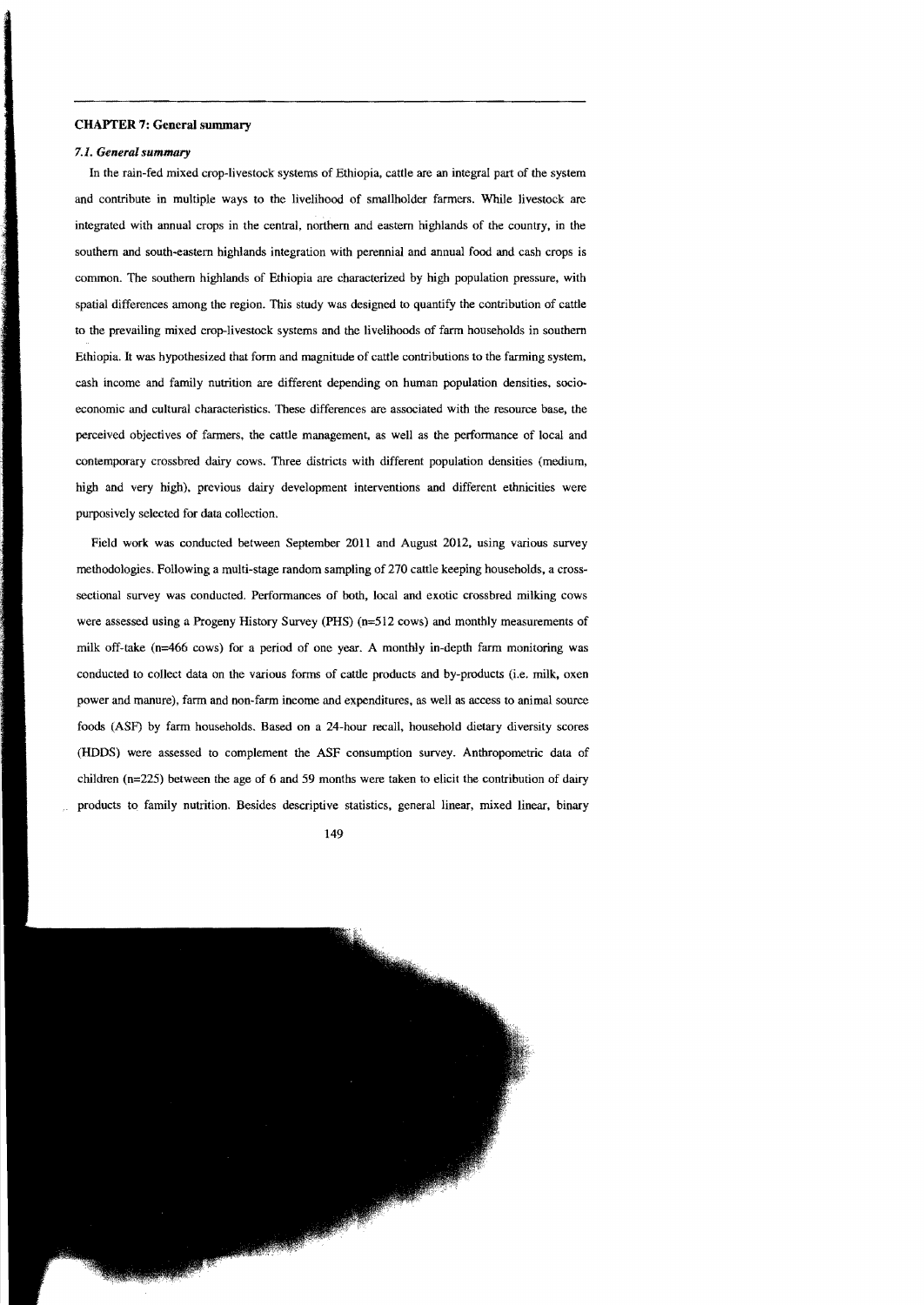logistic, probit and tobit models, as weil as a canonical correlation analysis were applied to different data sets using SAS version 9.3. Farmers were groupcd by different wealth indicator variables into lower, middle and upper tereiles.

The results showed signifieant differences in farmland size and livestock holdings along a population density gradient. The main types of cattle grazing management followed by farmers in the medium, high and very highly populaled distriets were free grazing, horne-yard tethering and indoor feeding (cut-and-earry). The analysis of reproduction and produetion traits of milking eows showed a significant influence of the resource base and cattle management on the performance of eows. Smallholder farmers did not focus on cattle traits pertaining to milk perfonnance and reproductive efficiency alone. but also considered intangible benefits of the animals resulting from capital and investment assets, cattle dung as manure and fuel, as well as the use of oxen for traction. Milk off-take and reproductive perfonnances of both, local and crossbred cows were relatively low, although significant differences were observed for all traits except for calving interval. Among the contributions of cattle to the farm households, oxen power for traction was highly appreciated on farms with annual field crops, while cattle manure was found to be important on farms predominantly growing perennial crops.

In the investigated households, livestock in general aceounted for 34% of the total annual cash income of smallholder farmers; from this, 26% was attributable to cattle, out of which 17% and 9% were from sales of Jive cattle and dairy products, respectively. Among other stated cattle production objectives, milk production was highly ranked by smallholders, which, however, did not direetly translate into market participation. The probit and tobit analyses revealed that participation in the milk market and the magnitude of cash ineome from milk and dairy products were deterrnined by three major categories of factors. The first category contained factors that determined the availability and quantity of surplus milk. The seeond category included factors associated with access to market infrastructure. distance from the market and seeure market outlets for fresh milk, The third category was made up of factors influencing the interest and decision of farmers to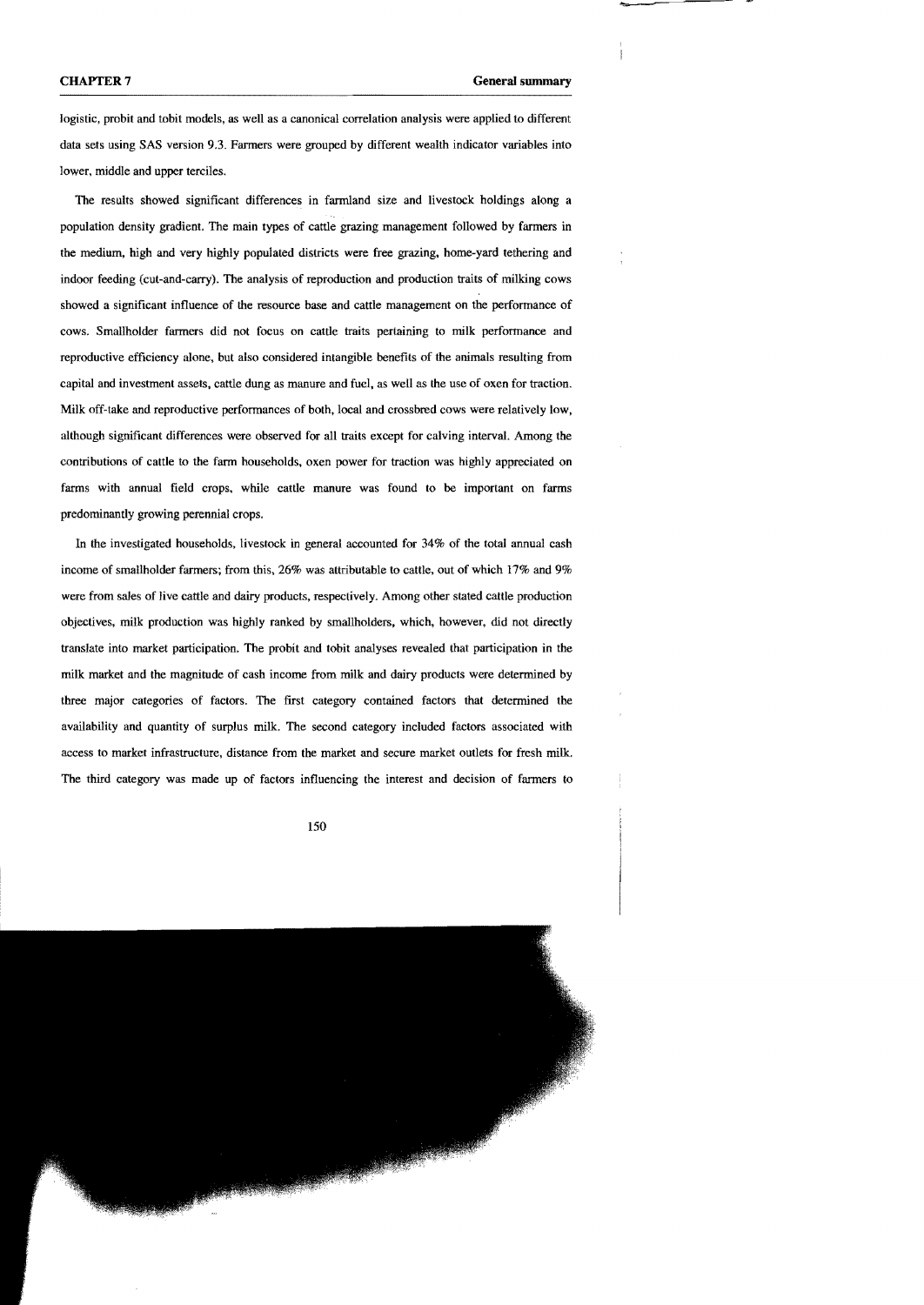participate in dairy marketing, which encompassed perceived production objectives and the presence of a1temative income sources from cash crops and non-farm activities.

The diets of smallholder farmers were mainly comprised of four foodstuffs, i.e. cereals (particularly maize) , *enset,* green kaie and dairy products, resulting in a mean household dietary diversity score of 4.6  $(\pm 1.3)$ . Access to non-dairy ASFs (meat, chicken, egg and fish), by number of days and quantities consumed in a year, was low and utilizations were interrnittent, with peaks during major religious or social festivities. Compared to none-dairy ASFs, dairy products were the most prevalently consumed food items, however, with cultural and intra-household differences in the type and quantity consumed. Wealth indicator variables were found to impact on household expenditures, including the share for food. While farmers in the lower wealth group spent most of their cash income on staple foods, wealthier farmers allocated the highest share of expenditures on farm inputs and considerably less on staple foods. However, the overall expenditures on ASF were very low across all wealth groups. The canonical correlation analysis revealed that various socioeconomic variables influenced the growth performance of children. Wealth indicator variables (i.e. *per capita* farmland, livestock and cash income), family size, family dependency ratio, literacy of the household head, access to clean water, distance from health care services, and volume of milk available per adult equivalent, were identified as important predictors of the anthropometrie indices of children.

CattIe keeping, as an integral part of other farm and non-farm livelihood strategies of smallholder farmers in the prevailing mixed crop-Iivestock production system of the southem highlands of Ethiopia, made an important contribution, through its various forrns of services in the crop cultivation processes, to the cash income and daily nutritional requirements of the family members, particularly that of young children. Therefore, the valuation of multipurpose cattle in complex mixed production systems should consider the specific resource base and the management conditions under which the cattle fulfil their complementary functions.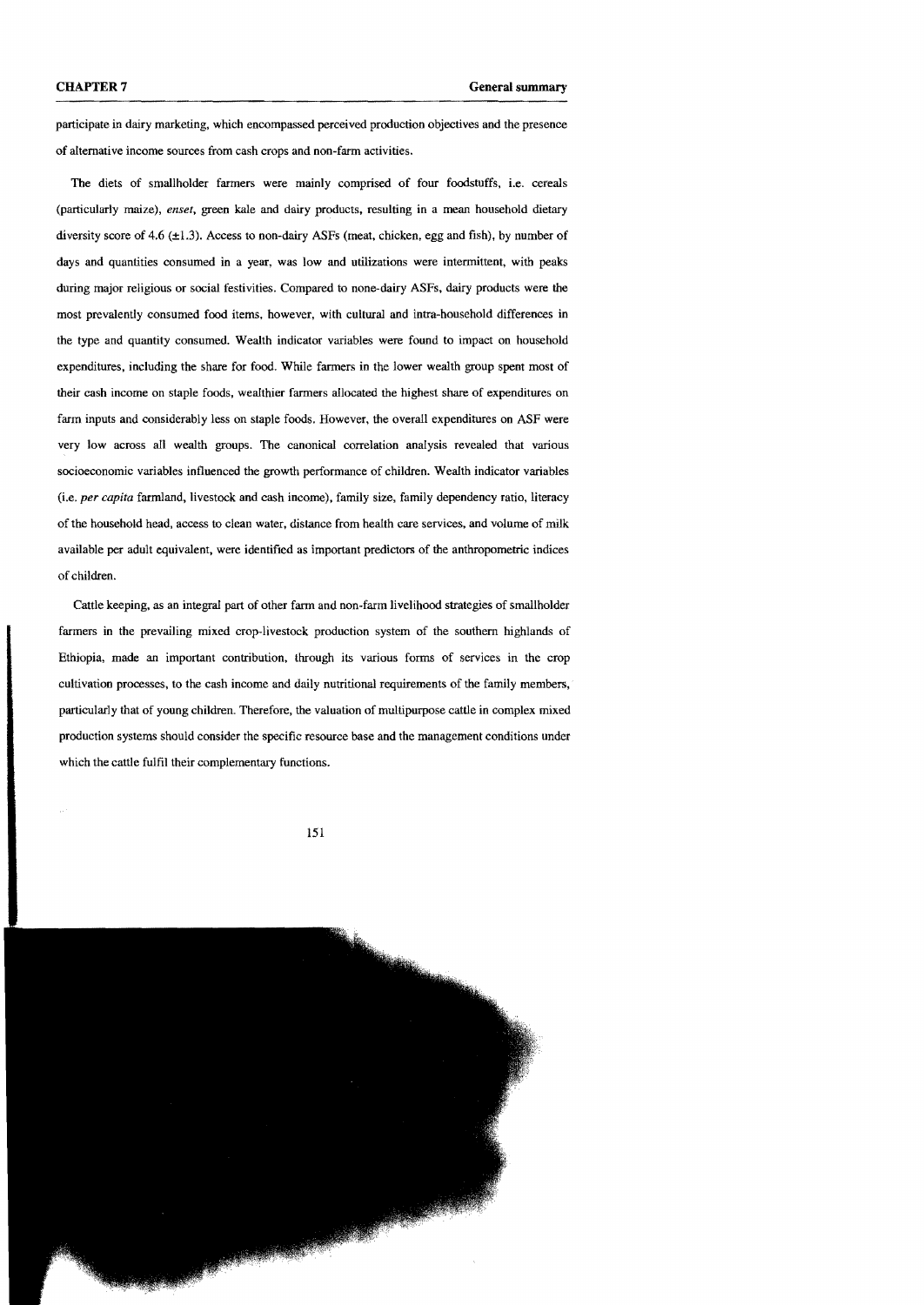#### 7.2. Zusammenfassung

Rinder sind ein wesentlicher Bestandteil der gemischten Regenfeldbau-Viehhaltungs-Systeme Äthiopiens und tragen in vielfacher Weise zum Lebensunterhalt von Kleinbauern bei. Während die Systeme im zentralen, nördlichen sowie östlichen Hochland Äthiopiens Viehhaltung mit der Produktion von einjährigen Feldfrüchten verbinden, werden im südlichen und südöstlichen Hochland ein- und mehriährige Nahrungspflanzen und Marktfrüchte integriert. Das südliche Hochland Äthiopiens zeichnet sich durch eine hohe Bevölkerungsdichte aus, die je nach Region unterschiedlich ausgeprägt ist. Das Ziel dieser Studie war, den Beitrag von Rindern zum vorherrschenden gemischten Ackerbau-Viehhaltungssystem und zum Lebensunterhalt der landwirtschaftlichen Haushalte in Südäthiopien zu bewerten. Es Wurde die Hypothese aufgestellt, dass sich die Form und das Ausmaß des Beitrags der Rinderhaltung zum Betriebssystem, zum Einkommen und zur Emähmngssicherheit der Familien abhängig von der Bevölkerungsdichte, den sozioökonomischen und kulturellen Besonderheiten unterscheiden. Diese Unterschiede stehen in Zusammenhang mit der Ressourcenbasis, den Zielen der Landwirte, dem Rindermanagement sowie der Leistung von lokalen und mit Milchrassen gekreuzten Rindern. Drei Bezirke mit verschiedenen Bevölkerungsdichten (mittlere, hohe und sehr hohe), vorhergehenden Maßnahmen zur Entwicklung der Milchwirtschaft und verschiedenen Ethnien wurden gezielt für die Datenerfassung ausgewählt.

Die Feldarbeit wurde zwischen September 2011 und August 2012 unter Zuhilfenahme verschiedener Erhebungs methoden durchgeführt. Basierend auf einer mehrstufigen, randomisierten Stichprobe von 270 rinderhaltenden Haushalten wurde eine Querschnittserhebung durchgeführt. Die Leistung von lokalen Rassen und gekreuzten Milchrinderrassen (n=512) wurde mithilfe der Progeny History Analyse sowie der monatlichen Messungen der Milchleistung der Tiere (n=466) über ein Jahr ennittelt. Anhand monatlicher, detaillierter Betriebsbeobachtungen wurden Daten über die verschiedenen Produkte und Nebenprodukte von Rindern (Milch, Ochsenzugkraft und Dünger), das Einkommen und die Ausgaben aus landwirtschafttichen und nicht-landwirtschafltichen Aktivitäten, sowie den Zugang zu tierischen Nahrungsmitteln (ASF, englisches Akronym für anima! source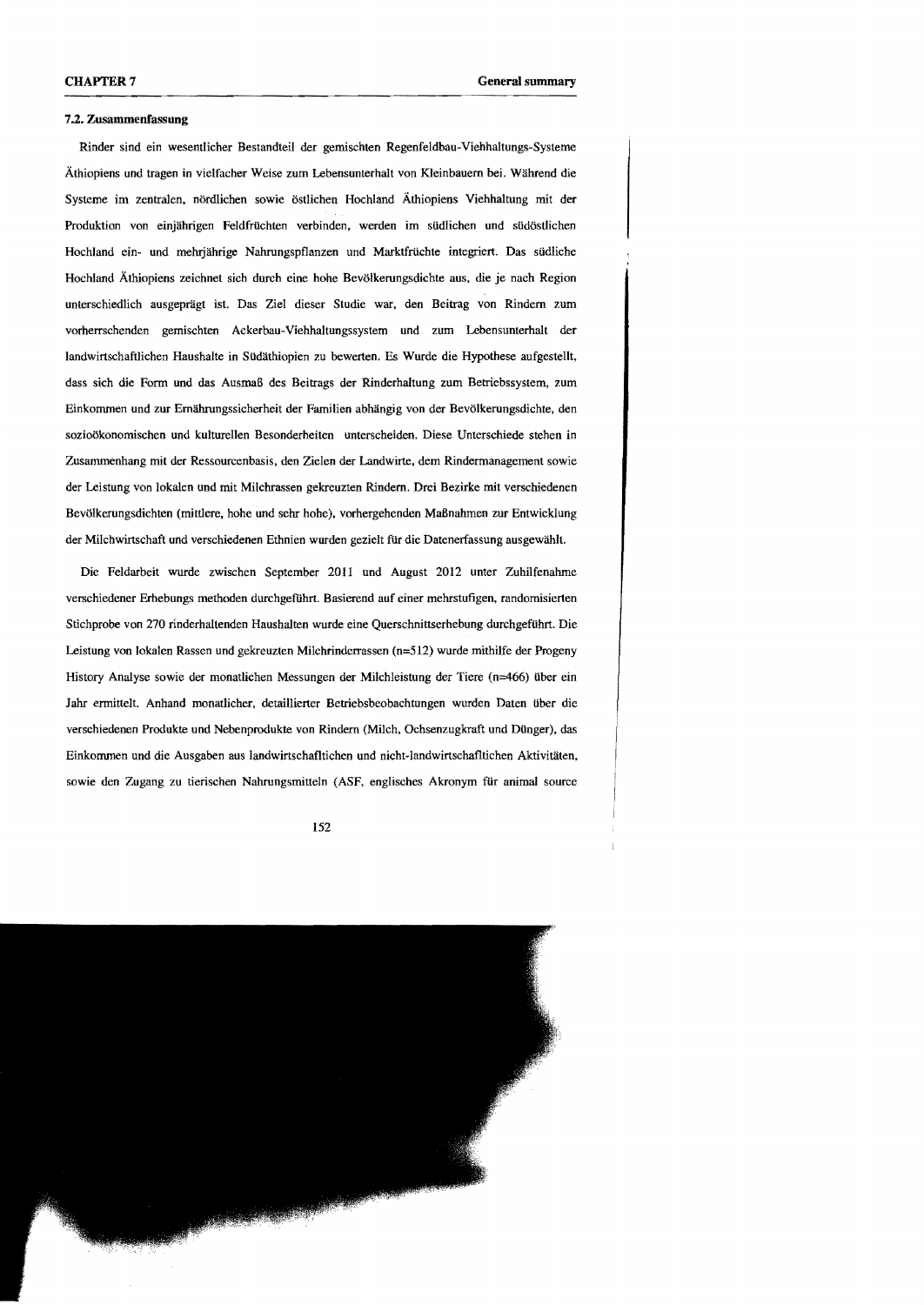foods) der bäuerlichen Haushalte erfaßt. Um die ASF Verzehrsstudie zu ergänzen, wurde auf Grundlage von 24-h-Erinnerungsprotokollen die häusliche Ernährungsdiversität anhand des Dietary Diversity Score (DDS)-lndikators beurteilt. Anthropometrische Messungen bei Kindern (n=225) im Alter zwischen 6 und 59 Monaten wurden durchgeführt, um sie in einen Zusammentang mit dem Beitrag von Milchprodukten zur Ernährung der Familie zu stellen. Neben deskriptiven Statistiken wurden allgemeine lineare, lineare gemischte, binäre logistische. Probit und Tobit Modelle sowie eine kanonische Korrelationsanalyse für verschiedene Datensätze in SAS 9.3 angewendet. Die Landwirte wurden anhand verschiedener Indikatorvariablen für den Wohlstand in untere, mittlere und obere Terzile eingeteilt.

Die Ergebnisse zeigten signifIkante Unterschiede zwischen der Größe der landwirtschaftlichen Nutzfläche und dem Viehbesitz entlang eines Bevölkerungsdichtegradienten. Die Hauptforrnen des Rinder-Weidemanagements. die von Landwirten in den mittel, hoch und sehr hoch bevölkerten Bezirken angewendet wurden, waren die natürliche Weidehaltung, die Anbindehaltung auf dem Hof und die Stallfütterung mit Schnittgras (cut-and-carry). Die Analyse der Reproduktions- und Produktionsmerkmale von Milchkühen zeigte einen signifikanten Einfluss der Ressourcengrundlage und der Weidebewirtschaftung auf die Leistung von Kühen. Die Kleinbauern berücksichtigten nicht nur Merkmale, die Milch- und Reproduktionsleistung betreffen, sondern auch immaterielle Vorteile, wie dem Wert der Tiere als Kapital- und Verrnögensanlage, dem Dünger und der Ochsenzugkraft. Die entnommenen Milchmengen und Reproduktionsleistungen von lokalen Kühen und Kreuzungskühen waren jeweils relativ niedrig, jedoch wurden signifikante Unterschiede in allen Merkmalen außer dem Kalbeintervall beobachtet. Auf Betrieben mit einjährigen Ackerkulturen wurde die Ochsenzugkraft als Beitrag der Rinder zur bäuerlichen Produktion besonders hoch geschätzt, während sich der Rinderdung auf Betrieben, die überwiegend mehrjährige Kulturen anpflanzten, als wichtig herausstellte.

In den untersuchten Haushalten steuerten Nutztiere 34% zum gesamten jährlichen Bargeldeinkommen der Kleinbauern bei; der relative Beitrag von Rindern betrug hierbei 26%,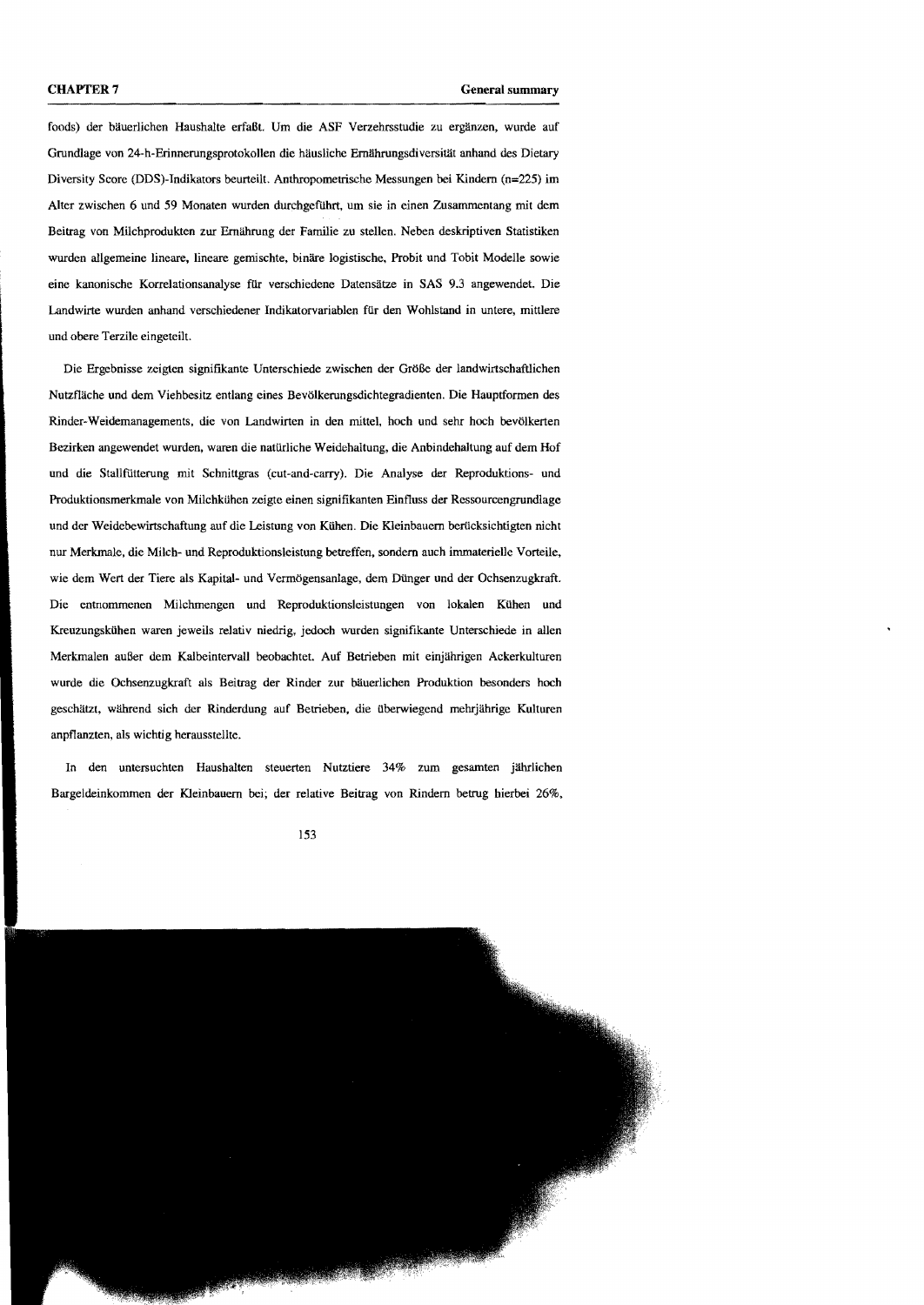wovon 17% auf den Verkauf von lebenden Rindern und 9% auf den Verkauf von Milchprodukten fielen. Neben anderen von den Kleinbauern genannten Produktionszielen wurde die Milchproduktion hoch bewertet, was sich jedoch nicht direkt in einer Marktbeteiligung widerspiegelte. Die Probit und Tobit Analysen ergaben, dass die Beteiligung der Kleinbauern an der Milchverrnarktung und der Umfang von Bareinkl1nften aus dem Verkauf von Milch und Milchprodukten von Faktoren betimmt wurden, die in drei Hauptkategorien eingeteilt werden können. Die erste Kategorie beinhaltete Faktoren, die die Verfijgbarkeit und Menge überschüssiger Milch bestimmen. Die zweite Kategorie umfa~ste Faktoren, die mit dem Zugang zu Marktinfrastruktur, der Entfernung vom Markt und gesicherten Absatzmärkten für Frischmilch in Verbindung stehen. Die dritte Kategorie setzte sich aus Faktoren zusammen, die das Interesse und die Entscheidung von Landwirten an der Milchvermarktung teilzunehmen, beeinflussen; letztere umfassten die von den Kleinbauern wahrgenommenen Produktlonsziele und das Vorhandensein von alternativen Einkommensquellen aus Marktfrüchten und nicht-landwirtschafltichen Aktivitäten.

Die Ernährung der bäuerlichen Haushalte basierte weitgehend auf vier Hauptnahrungsmitteln: Getreide (insbesondere Mais), *Ensete,* Grünkohl und Milchprodukten, was einem durchschnittlichen dietary diversity score (DDS) von 4,6 (± 1,3) entspricht. Die Anzahl an Tagen, an denen die Haushalte während eines Jahres tierische Nahrungsmittel (ASP) konsumierten, sowie die absolute Menge an Fleisch, Huhn, Ei und Fisch zeigten einen niedrigen und unregelmäßigen Verzehr, mit Verbrauchsspitzen während bedeutender religiöser Feste oder anderen gesellschaftlichen Ereignissen. Im Vergleich zu anderen tierischen Nahrungsmitteln waren Milchprodukte die am häufigsten konsumierten ASFs in den landwirtschaftlichen Haushalten, jedoch mit kulturellen und haushaltsinternen Unterschieden bezüglich der An und Menge des konsumierten Produkts. Die Wohlstandsindikatoren beeinflussten die Haushaltsausgaben, einschließlich des für Nahrung veranschlagten Anteils. Während Landwirte in der niedrigeren Wohlstandsgruppe den größten Teil ihrer Einkünfte für Grundnahrungsmittel ausgaben, stellten wohlhabendere Landwirte den höchsten Anteil für landwirtschaftliche Betriebsstoffe und beträchtlich weniger für Grundnahrungsmittel zur